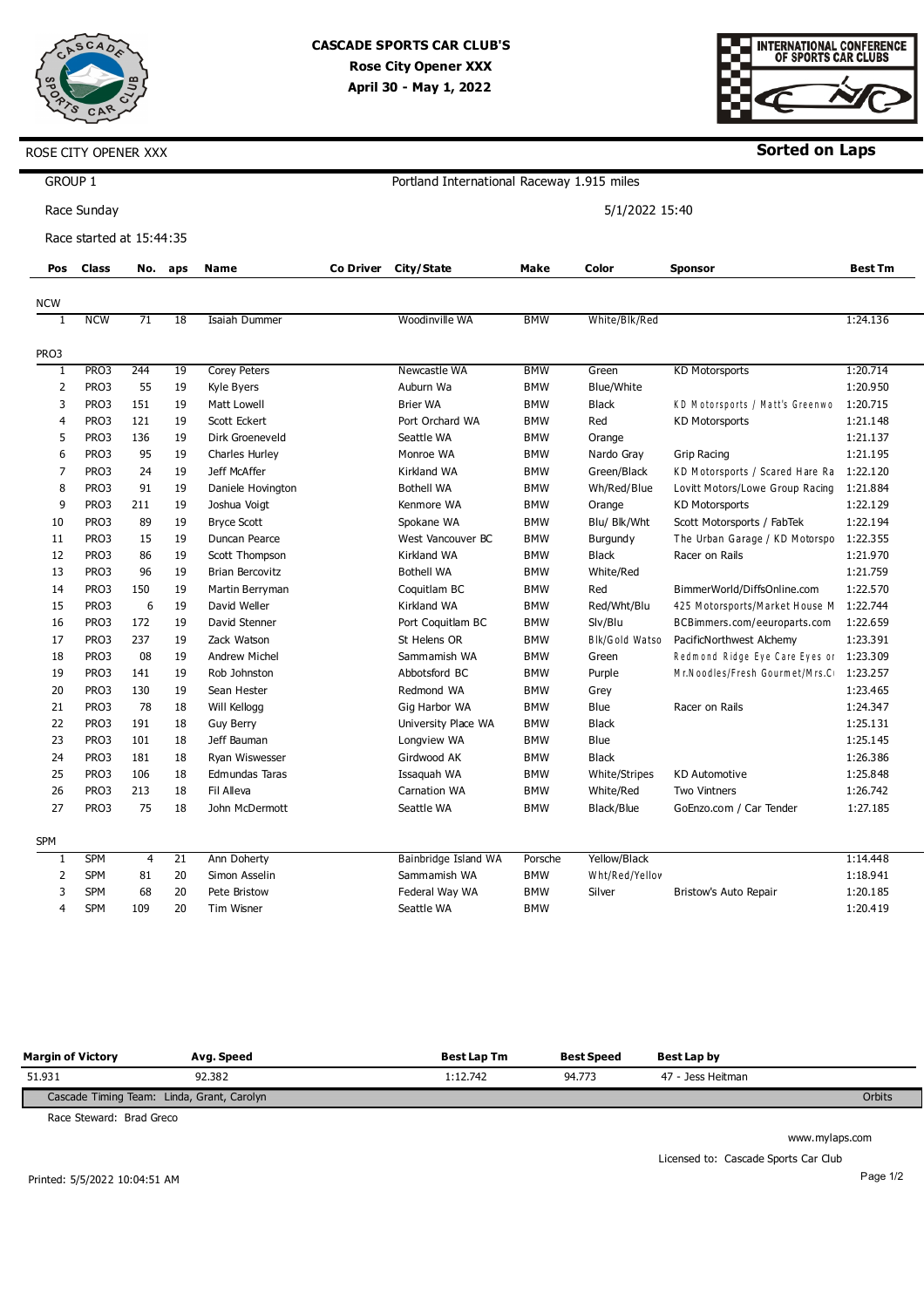

# **CASCADE SPORTS CAR CLUB'S Rose City Opener XXX April 30 - May 1, 2022**



### **Sorted on Laps**

### ROSE CITY OPENER XXX

GROUP 1

Race Sunday

Race started at 15:44:35

5/1/2022 15:40

| Pos            | Class           | No. | aps | <b>Name</b>            | <b>Co Driver</b> | City/State      | Make        | Color         | <b>Sponsor</b>               | <b>Best Tm</b> |
|----------------|-----------------|-----|-----|------------------------|------------------|-----------------|-------------|---------------|------------------------------|----------------|
| 5              | <b>SPM</b>      | 99  | 20  | Matt Dawson            |                  | Woodinville WA  | <b>BMW</b>  | <b>Black</b>  | Ironmaster-AAF Racing        | 1:20.492       |
| 6              | <b>SPM</b>      | 219 | 19  | Chris McIntire         |                  | Burnaby BC      | Mazda       | Silver        | Retro Racing                 | 1:22.416       |
| 7              | <b>SPM</b>      | 28  | 19  | James "Gator" Hudson   |                  | Bend OR         | Subaru      | Blue          | Subaru of Bend               | 1:18.579       |
| 8              | SPM             | 144 | 19  | Chris Ward             |                  | Liberty Lake WA | BMW         | Green/Wht     |                              | 1:22.294       |
| 9              | <b>SPM</b>      | 147 | 19  | Colton Edwards         |                  | Seattle WA      | <b>BMW</b>  | Grey          |                              | 1:23.816       |
| Not classified |                 |     |     |                        |                  |                 |             |               |                              |                |
| <b>DNF</b>     | <b>SPM</b>      | 309 | 10  | Gamaliel Aguilar-Gamez |                  | Renton WA       | Honda       | Silver        | Racer on Rails               | 1:18.659       |
| <b>DNS</b>     | <b>SPM</b>      | 8   |     | Jeffery Remfert        |                  | Vancouver BC    | Factory Fiv | Red           | Retro Racing                 |                |
| <b>SPO</b>     |                 |     |     |                        |                  |                 |             |               |                              |                |
|                | SP <sub>O</sub> | 47  | 21  | Jess Heitman           |                  | Portland OR     | Mazda       | Silver/Purple | woodstock motorsports        | 1:12.742       |
| Not classified |                 |     |     |                        |                  |                 |             |               |                              |                |
| <b>DNS</b>     | <b>SPO</b>      | 41  |     | Don Gibson             |                  | Portland OR     | Chevrolet   | <b>Black</b>  | Gibson Auto & Electric, Inc. |                |

| <b>Margin of Victory</b>                   | Avg. Speed | <b>Best Lap Tm</b> | <b>Best Speed</b> | Best Lap by       |        |
|--------------------------------------------|------------|--------------------|-------------------|-------------------|--------|
| 51.931                                     | 92.382     | 1:12.742           | 94.773            | 47 - Jess Heitman |        |
| Cascade Timing Team: Linda, Grant, Carolyn |            |                    |                   |                   | Orbits |

Race Steward: Brad Greco

Licensed to: Cascade Sports Car Club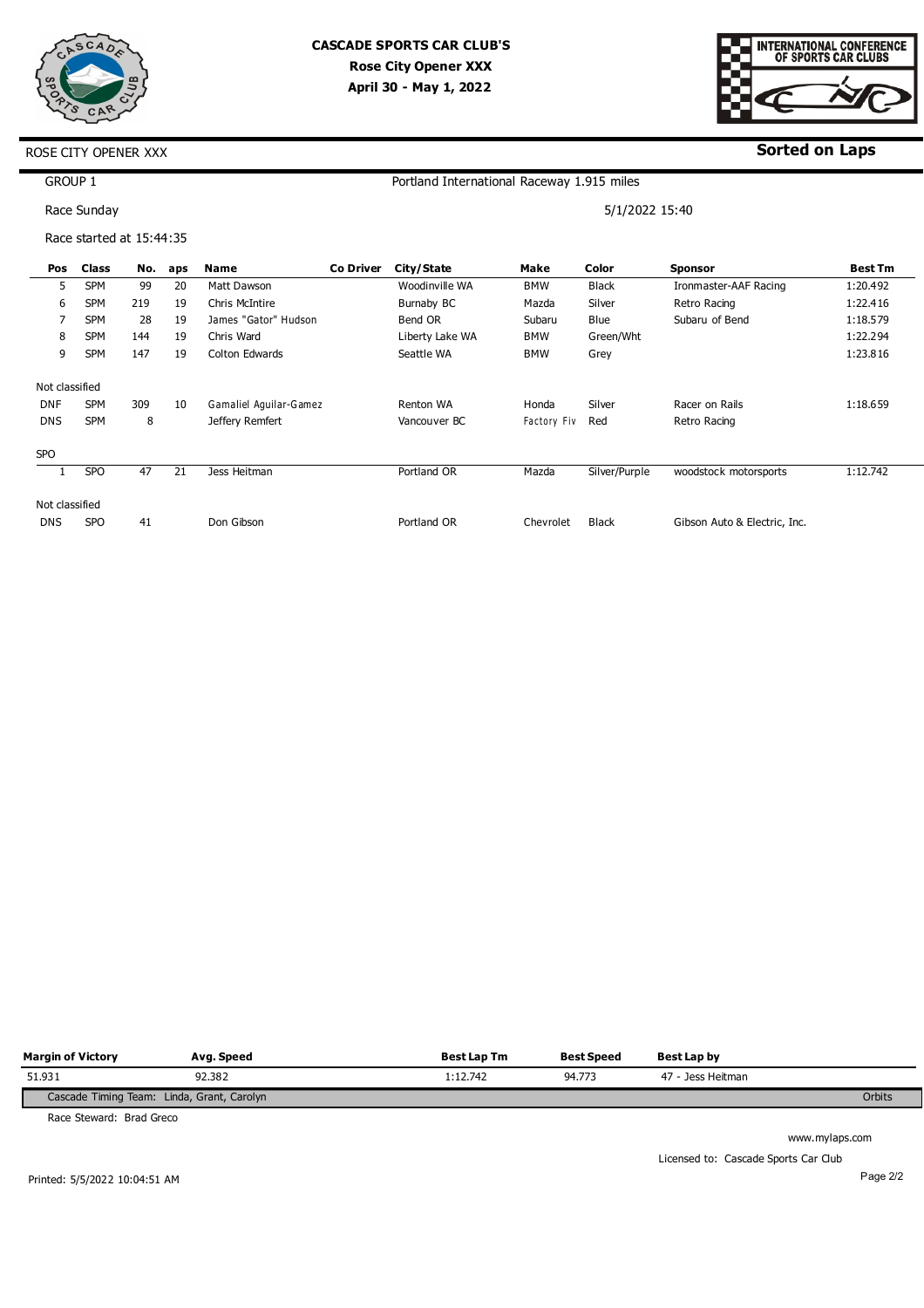



**Sorted on Laps**

|                | <b>GROUP 2</b><br>Portland International Raceway 1.915 miles |                |         |                       |                      |       |              |                |             |                                     |                |  |
|----------------|--------------------------------------------------------------|----------------|---------|-----------------------|----------------------|-------|--------------|----------------|-------------|-------------------------------------|----------------|--|
|                | Race Sunday                                                  |                |         |                       |                      |       |              | 5/1/2022 16:30 |             |                                     |                |  |
|                | Race started at 16:23:16                                     |                |         |                       |                      |       |              |                |             |                                     |                |  |
| Pos            | <b>Class</b>                                                 |                | No. aps | Name                  | City/State           | Make  | Color        | Lic #          | <b>Club</b> | <b>Sponsor</b>                      | <b>Best Tm</b> |  |
| НT             |                                                              |                |         |                       |                      |       |              |                |             |                                     |                |  |
| 1              | HT                                                           | 181            | 19      | <b>Bret Bienerth</b>  | Oregon City OR       | Honda | <b>Black</b> | 1011           | <b>CSCC</b> |                                     | 1:26.041       |  |
| <b>NCW</b>     |                                                              |                |         |                       |                      |       |              |                |             |                                     |                |  |
| 1              | <b>NCW</b>                                                   | 222            | 18      | Dave Roland           | Bend OR              | Mazda | Yellow/Black | 1829(N)        | <b>CSCC</b> | My Loving Wife                      | 1:28.515       |  |
| $\overline{2}$ | <b>NCW</b>                                                   | 01             | 18      | <b>Bill Berner</b>    | Lake Oswego OR       | Mazda | Black/Green  | SCCA(N         | <b>SCCA</b> |                                     | 1:28.448       |  |
| 3              | <b>NCW</b>                                                   | 02             | 18      | <b>Todd Etchieson</b> | Portland OR          | Mazda | Blue         | Novice         | CSCC        |                                     | 1:30.715       |  |
|                |                                                              |                |         |                       |                      |       |              |                |             |                                     |                |  |
| SM             |                                                              |                |         |                       |                      |       |              |                |             |                                     |                |  |
| 1              | <b>SM</b>                                                    | 92             | 19      | <b>Thomas Micich</b>  | Newberg OR           | Mazda | Red/Grey/Blk | <b>SCCA</b>    | <b>SCCA</b> | Dan's Auto Center                   | 1:23.822       |  |
| 2              | SM                                                           | 23             | 19      | Eric Jones            | Eugene OR            | Mazda | Yellow/Black | <b>SCCA</b>    | <b>SCCA</b> | Eric Jones Motorsports              | 1:23.602       |  |
| 3              | SM                                                           | 17             | 19      | Kyle Keenan           | Vancouver WA         | Mazda | Blue $#17$   | <b>SCCA</b>    | <b>SCCA</b> | Team KBR Speed Shop                 | 1:23.797       |  |
| 4              | <b>SM</b>                                                    | 32             | 19      | Chris Heinrich        | Portland OR          | Mazda | Red          | 1032           | CSCC        | Advantage Collision Center          | 1:23.727       |  |
| 5              | <b>SM</b>                                                    | 26             | 19      | Tim Ferrick           | Underwood WA         | Mazda | Gray/Yel     | <b>SCCA</b>    | <b>SCCA</b> | <b>Bad Gas Racing</b>               | 1:24.556       |  |
| 6              | <b>SM</b>                                                    | 73             | 19      | James Wetter          | Bainbridge Island WA | Mazda | Green        | <b>SCCA</b>    | <b>SCCA</b> | Kingston Mini Storage, G-L          | 1:24.510       |  |
| 7              | <b>SM</b>                                                    | 22             | 19      | Jeremy Kinzer         | Lebanon OR           | Mazda | White        | 1836           | CSCC        | A2 Storage                          | 1:25.630       |  |
| 8              | <b>SM</b>                                                    | 46             | 19      | John Connelly         | Portland OR          | Mazda | Dark Blue    | <b>SCCA</b>    | <b>SCCA</b> | Lesher Motorsports / Weyk           | 1:25.872       |  |
| 9              | <b>SM</b>                                                    | 62             | 19      | Dave Sutherland       | Sherwood OR          | Mazda | Red/Black    | <b>SCCA</b>    | <b>SCCA</b> | Wyatt Fire Protection               | 1:25.936       |  |
| 10             | <b>SM</b>                                                    | 135            | 19      | Mike Tripp            | Freeland WA          | Mazda | White        | 1135           | CSCC        |                                     | 1:25.383       |  |
| 11             | <b>SM</b>                                                    | 77             | 19      | Dan Twomey            | Port Orchard WA      | Mazda | <b>Black</b> | <b>SCCA</b>    | <b>SCCA</b> | Jensen Realtor Group   Pat 1:25.577 |                |  |
| 12             | <b>SM</b>                                                    | 174            | 19      | Jon Parker            | Portland OR          | Mazda | Blue/White   | <b>SCCA</b>    | <b>SCCA</b> |                                     | 1:26.201       |  |
| 13             | <b>SM</b>                                                    | 08             | 19      | Majid 'MJ' Hajari     | Portland OR          | Mazda | Red/Gray     | <b>SCCA</b>    | CSCC        | Casa Bella Granite & Marbl          | 1:25.281       |  |
| 14             | <b>SM</b>                                                    | 99             | 19      | James Coshow          | Portland OR          | Mazda | <b>Black</b> | <b>SCCA</b>    | <b>SCCA</b> | Ninja Dust Motorsports              | 1:26.365       |  |
| 15             | <b>SM</b>                                                    | 19             | 18      | <b>Brian Anderson</b> | Battle Ground WA     | Mazda | Silver/Black | 1443           | CSCC        | Maximum Effort Racing               | 1:29.260       |  |
| 16             | <b>SM</b>                                                    | 96             | 18      | Mark Ling             | Hillsboro OR         | Mazda | White        | <b>SCCA</b>    | CSCC        | AFT Perform ance Picture F          | 1:29.727       |  |
| 17             | SM                                                           | 119            | 18      | Shane Vorderstrasse   | Lebanon OR           | Mazda | Red/White    | <b>SCCA</b>    | <b>SCCA</b> | Point S Tire                        | 1:28.905       |  |
| 18             | SM                                                           | $\overline{7}$ | 18      | Keith Ball            | Portland OR          | Mazda | Red/Blue     | 1814           | <b>CSCC</b> |                                     | 1:28.477       |  |
| Not classified |                                                              |                |         |                       |                      |       |              |                |             |                                     |                |  |
| DQ             | <b>SM</b>                                                    | 33             | 18      | <b>Steve Rodgers</b>  | Sisters OR           | Mazda | Silver       | <b>SCCA</b>    | <b>NWMS</b> | Mainline station                    | 1:29.137       |  |

Announcements

Car #33 DQed - Under weight per Race Steward

| <b>Margin of Victory</b>                   | Avg. Speed | <b>Best Lap Tm</b> | <b>Best Speed</b> | Best Lap by     |        |
|--------------------------------------------|------------|--------------------|-------------------|-----------------|--------|
| 0.018                                      | 81.316     | : 23.602           | 82.462            | 23 - Eric Jones |        |
| Cascade Timing Team: Linda, Grant, Carolyn |            |                    |                   |                 | Orbits |

Race Steward: Brad Greco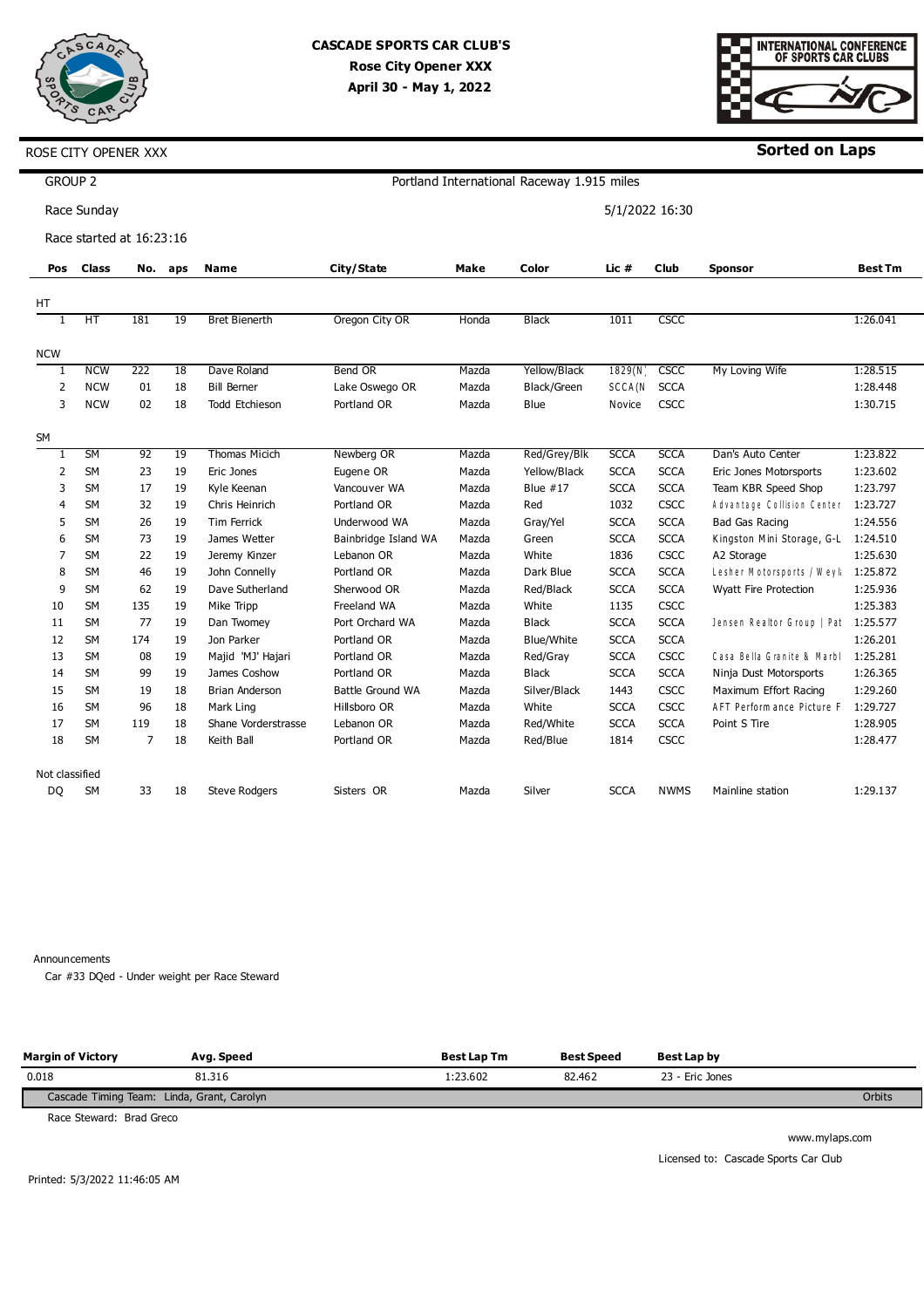

 $\blacksquare$ 



**Sorted on Laps**

| GROUP 4         |                          |     |                 |                         |                      |            | Portland International Raceway 1.915 miles |             |                |                                      |                |
|-----------------|--------------------------|-----|-----------------|-------------------------|----------------------|------------|--------------------------------------------|-------------|----------------|--------------------------------------|----------------|
|                 | Race Sunday              |     |                 |                         |                      |            |                                            |             | 5/1/2022 13:40 |                                      |                |
|                 | Race started at 13:44:58 |     |                 |                         |                      |            |                                            |             |                |                                      |                |
| Pos             | <b>Class</b>             | No. | aps             | <b>Name</b>             | City/State           | Make       | Color                                      | Lic #       | Club           | <b>Sponsor</b>                       | <b>Best Tm</b> |
|                 |                          |     |                 |                         |                      |            |                                            |             |                |                                      |                |
| AS              |                          |     |                 |                         |                      |            |                                            |             |                |                                      |                |
| 1               | <b>AS</b>                | 03  | 20              | Kevin Smith             | Hillsboro OR         | Pontiac    | Yellow                                     | <b>SCCA</b> | TC             | <b>Stacey Smith</b>                  | 1:18.479       |
| GT <sub>1</sub> |                          |     |                 |                         |                      |            |                                            |             |                |                                      |                |
| $1\,$           | GT1                      | 55  | $\overline{21}$ | Justin Dempsey          | Kennewick WA         | Chevrolet  | White                                      | <b>SCCA</b> | <b>NASA</b>    |                                      | 1:10.562       |
| $\overline{2}$  | GT1                      | 20  | 21              | Adam Tumblin            | Lacey WA             | Chevrolet  | Grey                                       | <b>NASA</b> | <b>NASA</b>    |                                      | 1:12.172       |
| 3               | GT1                      | 8   | 21              | Mick Millsap            | Salem OR             | Stock Car  | <b>Blk/Ylw</b>                             | <b>NASA</b> | CSCC           | Noble Works, 503 Speed Ir            | 1:12.834       |
| 4               | GT1                      | 10  | 21              | Kevin Marshall          | Sandy OR             | Ford       |                                            | <b>NASA</b> | <b>NASA</b>    |                                      | 1:11.694       |
| 5               | GT1                      | 42  | 21              | Crellin (Chris) Pauling | Richland WA          | Chevrolet  | Blue                                       | 1720        | <b>IRDC</b>    | Berkshire Hathaway Home              | 1:14.056       |
| 6               | GT1                      | 45  | 20              | Jason Eastman           | Salem OR             | Chevy      | White                                      | 1920        | CSCC           |                                      | 1:12.982       |
| $\overline{7}$  | GT1                      | 00  | 12              | Jason Pond              | Salem OR             | Stock Car  | <b>NASA</b>                                | <b>NASA</b> | <b>CSCC</b>    |                                      | 1:14.609       |
| Not classified  |                          |     |                 |                         |                      |            |                                            |             |                |                                      |                |
| <b>DNF</b>      | GT1                      | 25  | $\overline{2}$  | <b>Patrick Bliss</b>    | Milwaukie OR         | CHEVROLE   | Black/Red                                  | 1812        | <b>CSCC</b>    | Amy Bliss StateFarm                  | 1:15.114       |
|                 |                          |     |                 |                         |                      |            |                                            |             |                |                                      |                |
| GT <sub>2</sub> |                          |     |                 |                         |                      |            |                                            |             |                |                                      |                |
|                 | GT <sub>2</sub>          | 4   | 20              | Ann Doherty             | Bainbridge Island WA | Porsche    | Yellow/Black                               | 1709        | <b>IRDC</b>    |                                      | 1:12.842       |
| Not classified  |                          |     |                 |                         |                      |            |                                            |             |                |                                      |                |
| <b>DNF</b>      | GT <sub>2</sub>          | 142 | 7               | Dominic Martinolich     | Kennewick WA         | Ford       | Red/White/Blue SCCA                        |             | <b>SCCA</b>    | Almond Asphalt/HRP Work 1:13.781     |                |
|                 |                          |     |                 |                         |                      |            |                                            |             |                |                                      |                |
| ITE             |                          |     |                 |                         |                      |            |                                            |             |                |                                      |                |
| $\mathbf{1}$    | <b>ITE</b>               | 41  | 12              | Don Gibson              | Portland OR          | Chevrolet  | <b>Black</b>                               | 1441        | CSCC           | Gibson Auto & Electric, Inc 1:13.043 |                |
| <b>NCW</b>      |                          |     |                 |                         |                      |            |                                            |             |                |                                      |                |
| $\overline{1}$  | <b>NCW</b>               | 155 | 19              | <b>Scott Charters</b>   | Portland OR          | Pacesetter | White                                      | 1819        | CSCC           |                                      | 1:18.564       |
| $\overline{2}$  | <b>NCW</b>               | 58  | 18              | Mat Hennessy            |                      | <b>BMW</b> | <b>Black</b>                               | <b>SCCA</b> | <b>CSCC</b>    |                                      | 1:25.797       |
| <b>SE46</b>     |                          |     |                 |                         |                      |            |                                            |             |                |                                      |                |
| T               | <b>SE46</b>              | 5   | 21              | Chris Hart              | Yakima WA            | <b>BMW</b> | Red/Wht/Blk                                | <b>SCCA</b> | <b>SCCA</b>    | fabtek                               | 1:18.481       |
| $\overline{2}$  | <b>SE46</b>              | 73  | 20              | <b>Bill Ecker</b>       | Olympia WA           | <b>BMW</b> | <b>Blues</b>                               | 1364        | <b>IRDC</b>    |                                      | 1:19.564       |
| 3               | <b>SE46</b>              | 68  | 20              | Pete Bristow            | Federal Way WA       | <b>BMW</b> | Silver                                     | 1261        | <b>IRDC</b>    | Bristow's Auto Repair                | 1:19.522       |
| $\overline{4}$  | <b>SE46</b>              | 81  | 20              | Simon Asselin           | Sammamish WA         | <b>BMW</b> | Wht/Red/Yellov                             | 1628        | <b>IRDC</b>    |                                      | 1:19.919       |
| 5               | <b>SE46</b>              | 99  | 19              | Matt Dawson             | Woodinville WA       | <b>BMW</b> | Black                                      | 1616        | <b>IRDC</b>    | Ironmaster-AAF Racing                | 1:19.837       |
| 6               | <b>SE46</b>              | 109 | 19              | Tim Wisner              | Seattle WA           | <b>BMW</b> |                                            | 1642        | <b>IRDC</b>    |                                      | 1:20.715       |
| $\overline{7}$  | <b>SE46</b>              | 166 | 19              | Jack Curtis             | Issaquah WA          | <b>BMW</b> | <b>Black</b>                               | 1727        | <b>IRDC</b>    |                                      | 1:22.247       |
| 8               | <b>SE46</b>              | 144 | 19              | Chris Ward              | Liberty Lake WA      | <b>BMW</b> | Green/Wht                                  | 1513        | <b>NWMS</b>    |                                      | 1:22.354       |
|                 |                          |     |                 |                         |                      |            |                                            |             |                |                                      |                |

Announcements

Car #45 = Avoidable contact - Loss of one lap \$50 fine per Race Steward Car #45 = Pass Under Yellow - \$50 fine per Race Steward

Car #4 = Pass under Yellow - \$50 Fine Loss of one lap per Race Steward

| <b>Margin of Victory</b>                   | Avg. Speed | <b>Best Lap Tm</b> | <b>Best Speed</b> | Best Lap by         |        |
|--------------------------------------------|------------|--------------------|-------------------|---------------------|--------|
| 9.860                                      | 89.386     | :10.562            | 97.701            | 55 - Justin Dempsey |        |
| Cascade Timing Team: Linda, Grant, Carolyn |            |                    |                   |                     | Orbits |

Race Steward: Brad Greco

www.mylaps.com

Licensed to: Cascade Sports Car Club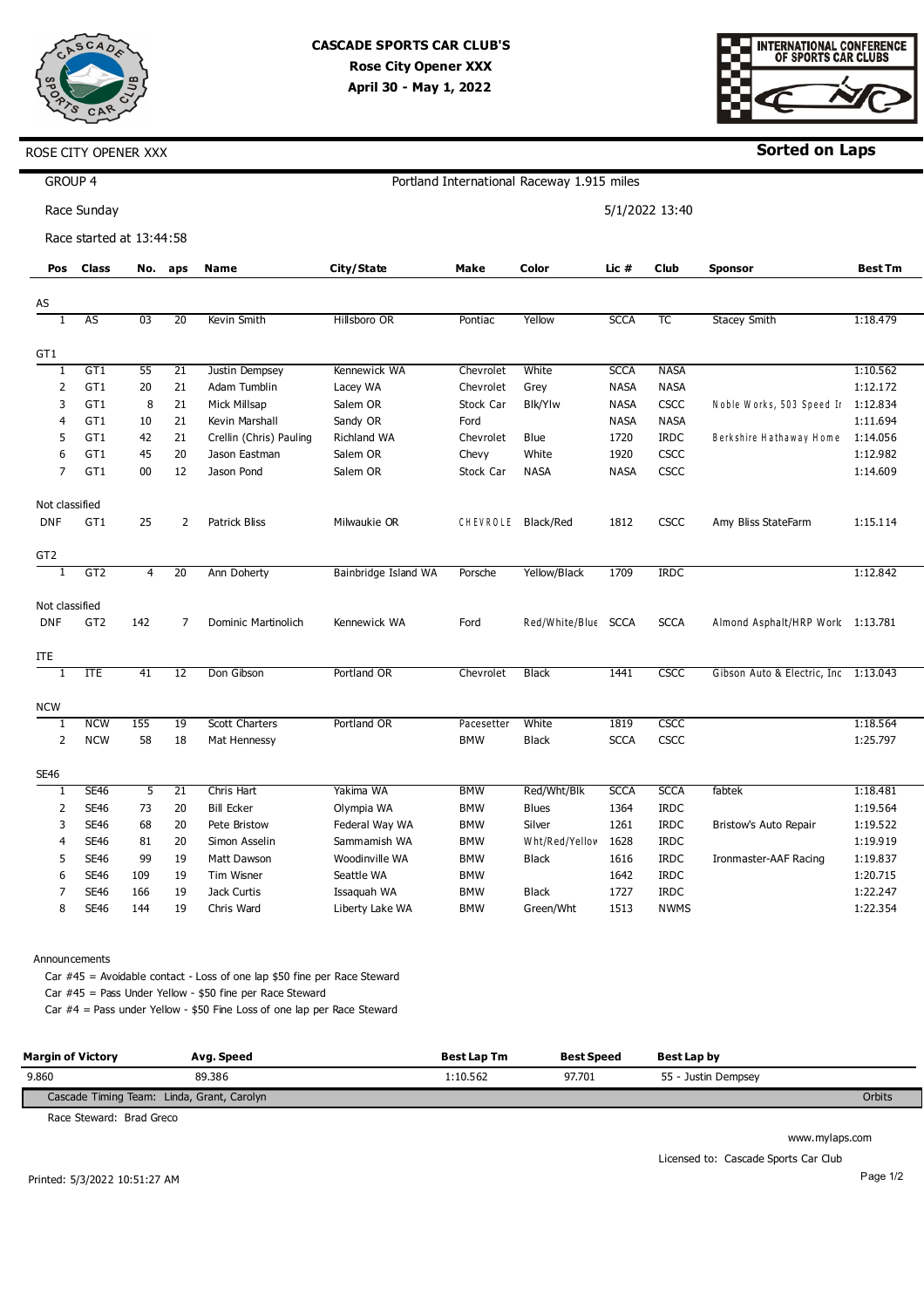



### **Sorted on Laps**

#### ROSE CITY OPENER XXX

| GROUP 4    |                          |     |     |                    |                | Portland International Raceway 1.915 miles |         |         |                |                            |                |
|------------|--------------------------|-----|-----|--------------------|----------------|--------------------------------------------|---------|---------|----------------|----------------------------|----------------|
|            | Race Sunday              |     |     |                    |                |                                            |         |         | 5/1/2022 13:40 |                            |                |
|            | Race started at 13:44:58 |     |     |                    |                |                                            |         |         |                |                            |                |
| Pos        | <b>Class</b>             | No. | aps | Name               | City/State     | Make                                       | Color   | Lic $#$ | <b>Club</b>    | <b>Sponsor</b>             | <b>Best Tm</b> |
| 9          | <b>SE46</b>              | 147 | 19  | Colton Edwards     | Seattle WA     | <b>BMW</b>                                 | Grey    | 1710    | <b>BMWCCA</b>  |                            | 1:23.443       |
| 10         | <b>SE46</b>              | 22  | 19  | Ron Craig          | Portland OR    | <b>BMW</b>                                 | Silver  | 1327    | <b>BMWCC/</b>  | Specialty Auto Care/Discou | 1:21.347       |
| <b>SST</b> |                          |     |     |                    |                |                                            |         |         |                |                            |                |
|            | <b>SST</b>               | 39  | 21  | <b>Eric Krause</b> | Woodinville WA | Porsche                                    | Red/Wht | 1039    | <b>IRDC</b>    | EKR / JK Consulting        | 1:13.302       |

Announcements

Car #45 = Avoidable contact - Loss of one lap \$50 fine per Race Steward Car #45 = Pass Under Yellow - \$50 fine per Race Steward

Car #4 = Pass under Yellow - \$50 Fine Loss of one lap per Race Steward

| <b>Margin of Victory</b>                   | Avg. Speed | <b>Best Lap Tm</b> | <b>Best Speed</b> | Best Lap by         |        |
|--------------------------------------------|------------|--------------------|-------------------|---------------------|--------|
| 9.860                                      | 89.386     | :10.562            | 97.701            | 55 - Justin Dempsey |        |
| Cascade Timing Team: Linda, Grant, Carolyn |            |                    |                   |                     | Orbits |

Race Steward: Brad Greco

www.mylaps.com

Licensed to: Cascade Sports Car Club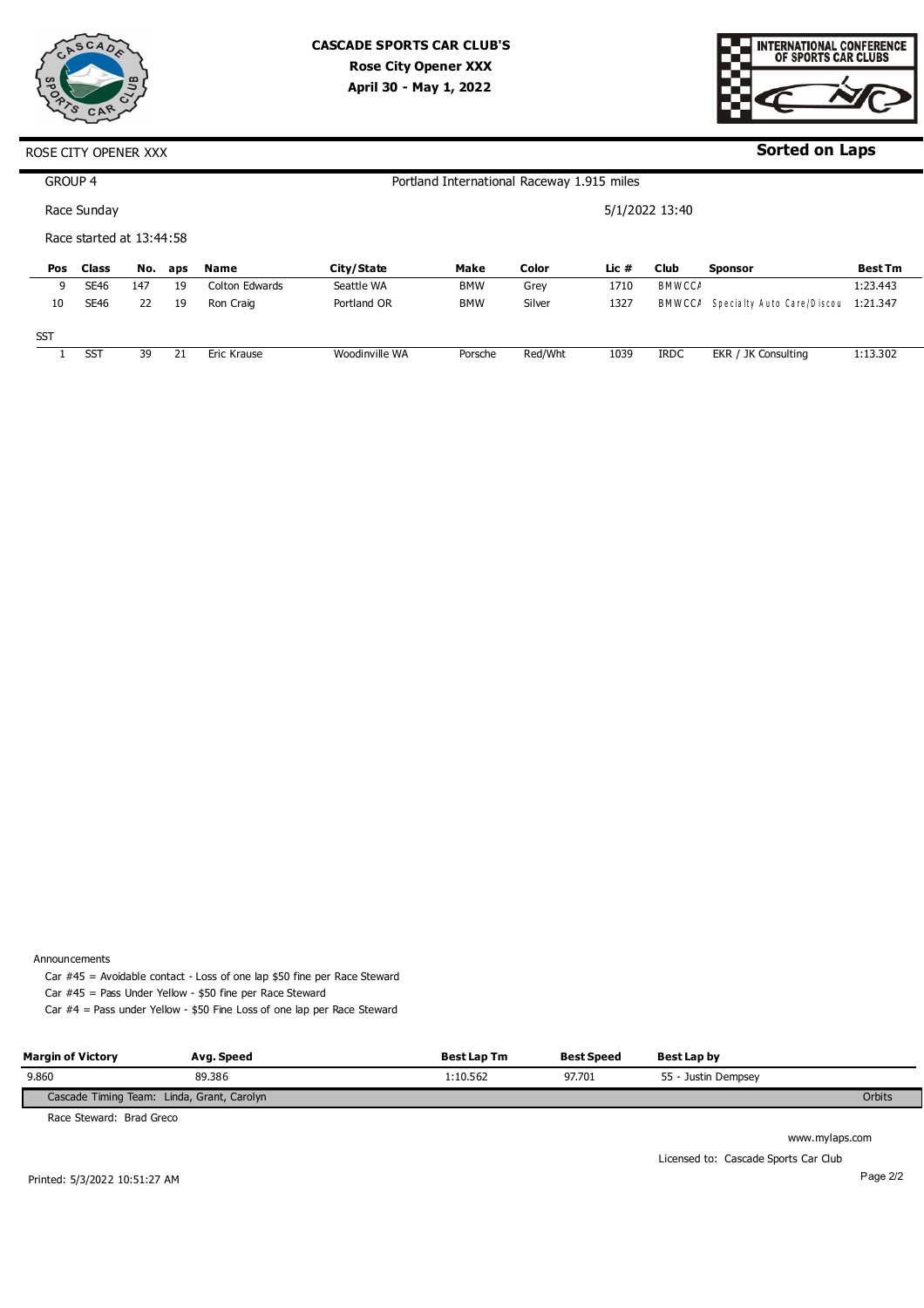

### **CASCADE SPORTS CAR CLUB'S Rose City Opener XXX April 30 - May 1, 2022**



**Sorted on Laps**

|                 |              |     |                                                                |                     |            |                    |                     |                                                             | Sorted on Laps                 |                                                                                                                                                                                                |
|-----------------|--------------|-----|----------------------------------------------------------------|---------------------|------------|--------------------|---------------------|-------------------------------------------------------------|--------------------------------|------------------------------------------------------------------------------------------------------------------------------------------------------------------------------------------------|
| <b>GROUP 5</b>  |              |     |                                                                |                     |            |                    |                     |                                                             |                                |                                                                                                                                                                                                |
| Race Sunday     |              |     |                                                                |                     |            |                    |                     |                                                             |                                |                                                                                                                                                                                                |
|                 |              |     |                                                                |                     |            |                    |                     |                                                             |                                |                                                                                                                                                                                                |
|                 |              |     |                                                                |                     |            |                    |                     |                                                             |                                |                                                                                                                                                                                                |
|                 |              |     |                                                                |                     |            |                    |                     |                                                             |                                | <b>Best Tm</b>                                                                                                                                                                                 |
|                 |              |     |                                                                |                     |            |                    |                     |                                                             |                                |                                                                                                                                                                                                |
| CT4             | 136          | 20  | Dirk Groeneveld                                                | Seattle WA          | <b>BMW</b> | Orange             | 1492                | <b>IRDC</b>                                                 |                                | 1:21.308                                                                                                                                                                                       |
| CT <sub>4</sub> | 86           | 20  | Scott Thompson                                                 | <b>Kirkland WA</b>  | <b>BMW</b> | <b>Black</b>       | 1643                | <b>IRDC</b>                                                 | Racer on Rails                 | 1:21.884                                                                                                                                                                                       |
| CT <sub>4</sub> | 24           | 20  | Jeff McAffer                                                   | Kirkland WA         | <b>BMW</b> | Green/Black        | 1024                | <b>IRDC</b>                                                 | KD Motorsports / Scared H      | 1:22.044                                                                                                                                                                                       |
| CT <sub>4</sub> | 89           | 20  | <b>Bryce Scott</b>                                             | Spokane WA          | <b>BMW</b> | Blu/ Blk/Wht       | 1189                | <b>NWMS</b>                                                 |                                |                                                                                                                                                                                                |
| CT4             | 15           | 20  | Duncan Pearce                                                  | West Vancouver BC   | <b>BMW</b> | Burgundy           | 1115                | <b>SCCBC</b>                                                |                                |                                                                                                                                                                                                |
| CT4             | 08           | 20  | <b>Andrew Michel</b>                                           | Sammamish WA        | <b>BMW</b> | Green              | 1524                | <b>IRDC</b>                                                 |                                |                                                                                                                                                                                                |
| CT <sub>4</sub> | 191          | 19  | <b>Guy Berry</b>                                               | University Place WA | <b>BMW</b> | <b>Black</b>       | 1704                | <b>IRDC</b>                                                 |                                | 1:23.279                                                                                                                                                                                       |
| CT <sub>4</sub> | 213          | 19  | Fil Alleva                                                     | Carnation WA        | <b>BMW</b> | White/Red          | 1716                | <b>IRDC</b>                                                 | Two Vintners                   | 1:26.055                                                                                                                                                                                       |
| CT4             | 101          | 14  | Jeff Bauman                                                    | Longview WA         | <b>BMW</b> | Blue               | 1431                | CSCC                                                        |                                | 1:25.711                                                                                                                                                                                       |
|                 |              |     |                                                                |                     |            |                    |                     |                                                             |                                |                                                                                                                                                                                                |
| EIP             | 162          | 20  | Adam Achepohl                                                  | Monroe OR           | Porsche    | Grey               | 1362                | <b>CSCC</b>                                                 | Gemini Concrete Pumping        | 1:18.777                                                                                                                                                                                       |
| EIP             | 8            | 20  | Terry Overdiek                                                 | Surrey BC           | Mazda      | Black/Red          | 1208                | CSCC                                                        | Retro Racing Team              | 1:19.028                                                                                                                                                                                       |
| EIP             | 78           | 19  | Will Kellogg                                                   | Gig Harbor WA       | <b>BMW</b> | Blue               | 1278                | <b>IRDC</b>                                                 | Racer on Rails                 | 1:23.133                                                                                                                                                                                       |
| EIP             | 130          | 6   | Sean Hester                                                    | Redmond WA          | <b>BMW</b> | White/Red          | 1269                | <b>IRDC</b>                                                 |                                | 1:24.071                                                                                                                                                                                       |
|                 |              |     |                                                                |                     |            |                    |                     |                                                             |                                |                                                                                                                                                                                                |
| FIP             | 18           | 19  | <b>Garry Small</b>                                             | Damascas OR         | Volvo      | <b>Blue/Yellow</b> | <b>SCCA</b>         | <b>SCCA</b>                                                 |                                | 1:25.794                                                                                                                                                                                       |
|                 |              |     |                                                                |                     |            |                    |                     |                                                             |                                |                                                                                                                                                                                                |
| <b>ITA</b>      | 03           | 19  | John Morris                                                    | Seattle WA          | Acura      | White              | 1363                | <b>IRDC</b>                                                 | Team Hayai                     | 1:25.662                                                                                                                                                                                       |
| <b>ITA</b>      | 02           | 19  | Garrett Clark                                                  | Corvallis OR        | Toyota     | Red                | 1022                | CSCC                                                        | vendettacycles.com             | 1:27.027                                                                                                                                                                                       |
| <b>ITA</b>      | 19           | 18  | Brian Anderson                                                 | Battle Ground WA    | Mazda      | Silver/Black       | 1443                | <b>CSCC</b>                                                 | Maximum Effort Racing          | 1:28.176                                                                                                                                                                                       |
| <b>ITA</b>      | 96           | 18  | Mark Ling                                                      | Hillsboro OR        | Mazda      | White              | <b>SCCA</b>         | CSCC                                                        | AFT Perform ance Picture F     | 1:30.956                                                                                                                                                                                       |
| <b>ITA</b>      | 46           | 9   | John Connelly                                                  | Portland OR         | Mazda      | Dark Blue          | <b>SCCA</b>         | <b>SCCA</b>                                                 |                                |                                                                                                                                                                                                |
|                 |              |     |                                                                |                     |            |                    |                     |                                                             |                                |                                                                                                                                                                                                |
| <b>ITS</b>      | 55           | 20  | Douglas Hedges                                                 | Hood River OR       |            | Silver/Blue        | <b>SCCA</b>         | <b>SCCA</b>                                                 |                                | 1:23.086                                                                                                                                                                                       |
|                 |              |     |                                                                |                     |            |                    |                     |                                                             |                                |                                                                                                                                                                                                |
| <b>NCW</b>      |              | 20  |                                                                | Coquitlam BC        | Mazda      | Silver/Black       |                     |                                                             |                                | 1:19.274                                                                                                                                                                                       |
| <b>NCW</b>      | 22           | 20  | Kevin Craig                                                    | Sherwood OR         | <b>BMW</b> | Silver             | 1835                | <b>CSCC</b>                                                 |                                | 1:20.745                                                                                                                                                                                       |
| <b>NCW</b>      | 71           | 19  | Isaiah Dummer                                                  | Woodinville WA      | <b>BMW</b> | White/Blk/Red      | 1908                | <b>IRDC</b>                                                 |                                | 1:23.355                                                                                                                                                                                       |
|                 | <b>Class</b> | 219 | ROSE CITY OPENER XXX<br>Race started at 14:22:44<br>No.<br>aps | Name<br>Jesse Webb  | City/State | Make               | Color<br>Volkswager | Portland International Raceway 1.915 miles<br>Lic #<br>1914 | 5/1/2022 14:20<br>Club<br>CSCC | <b>Sponsor</b><br>Scott Motorsports / FabTek 1:22.132<br>The Urban Garage / KD M (1:22.290<br>Redmond Ridge Eye Care E 1:23.240<br>Lesher Motorsports / Weyl: 1:30.952<br><b>KCraig Custom</b> |

Announcements

**FINAL** 

4

NCW

105

18

Norman Salmon

Olympia WA

| <b>Margin of Victory</b>                   | Ava. Speed | <b>Best Lap Tm</b> | <b>Best Speed</b> | <b>Best Lap by</b>  |        |
|--------------------------------------------|------------|--------------------|-------------------|---------------------|--------|
| 1.050                                      | 86.079     | 1:18.777           | 87.513            | 162 - Adam Achepohl |        |
| Cascade Timing Team: Linda, Grant, Carolyn |            |                    |                   |                     | Orbits |

BMW

1918

IRDC

none

1:28.569

Multi

Race Steward: Brad Greco

www.mylaps.com Licensed to: Cascade Sports Car Club

Printed: 5/3/2022 10:52:26 AM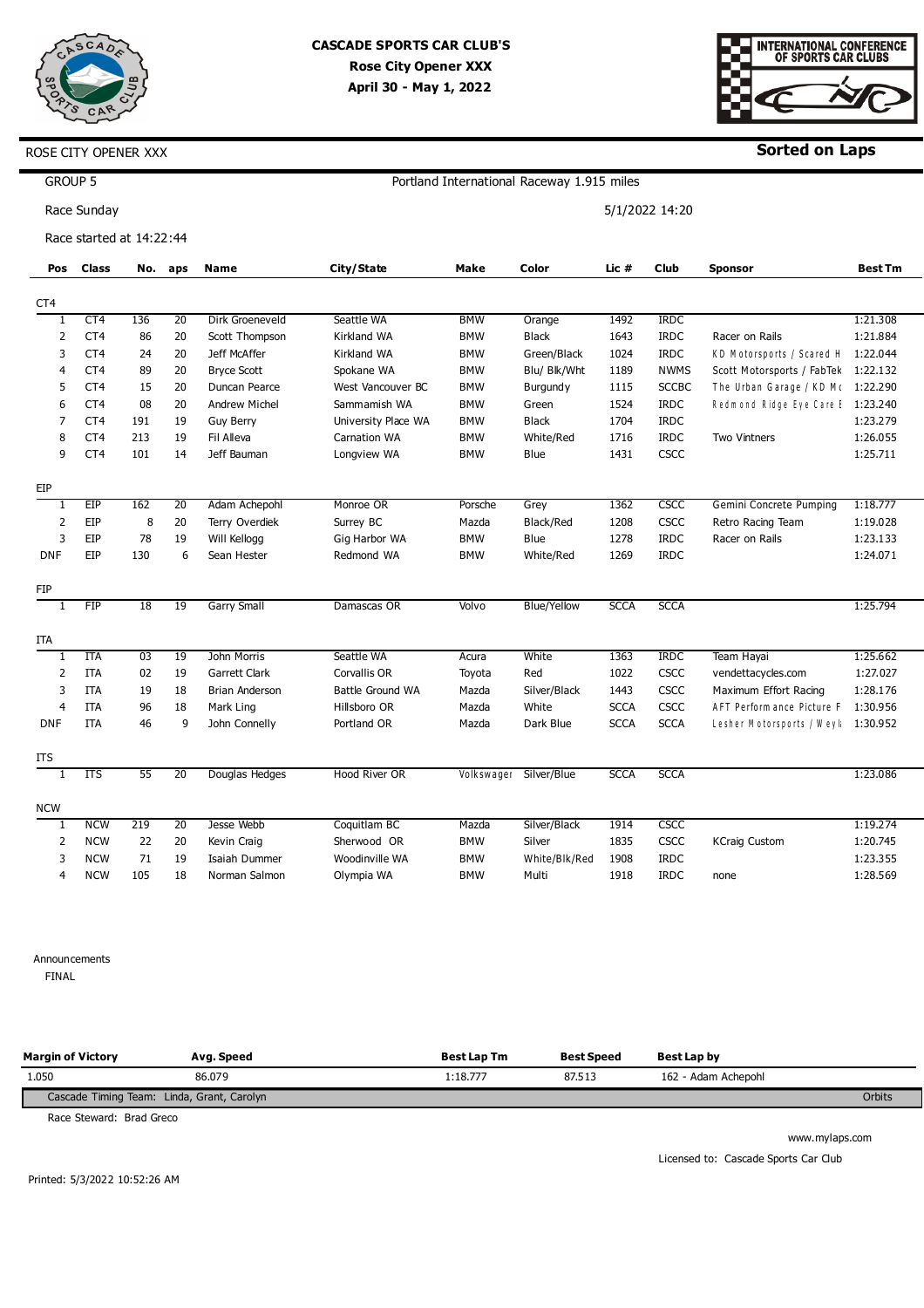



**Sorted on Laps**

|                | GROUP 6/3<br>Portland International Raceway 1.915 miles |     |                 |                    |                    |             |                     |             |              |                                     |                |
|----------------|---------------------------------------------------------|-----|-----------------|--------------------|--------------------|-------------|---------------------|-------------|--------------|-------------------------------------|----------------|
|                | Race Sunday<br>5/1/2022 15:00                           |     |                 |                    |                    |             |                     |             |              |                                     |                |
|                | Race started at 15:02:58                                |     |                 |                    |                    |             |                     |             |              |                                     |                |
| Pos            | <b>Class</b>                                            | No. | aps             | Name               | City/State         | <b>Make</b> | Color               | Lic #       | <b>Club</b>  | <b>Sponsor</b>                      | <b>Best Tm</b> |
| <b>BSR</b>     |                                                         |     |                 |                    |                    |             |                     |             |              |                                     |                |
|                | <b>BSR</b>                                              | 1   | 22              | Dennis Paylina     | Camas WA           | Juno        | Orange/Black        | <b>SCCA</b> | <b>SCCA</b>  |                                     | 1:09.550       |
| 2              | <b>BSR</b>                                              | 77  | 20              | Hal Strong         | Freeland WA        | Caterham    | Yellow              | 1519        | CSCC         | Beachman Racing                     | 1:21.267       |
| CC4            |                                                         |     |                 |                    |                    |             |                     |             |              |                                     |                |
| 1              | CC <sub>4</sub>                                         | 777 | 20              | Cem Aykan          | Issaquah WA        | Caterham    | Red                 | 1734        | <b>IRDC</b>  |                                     | 1:19.552       |
| 2              | CC4                                                     | 225 | 20              | Tamer Ozkaraoglu   | <b>Bellevue WA</b> | Caterham    |                     | 1730        | <b>IRDC</b>  |                                     | 1:19.803       |
| 3              | CC4                                                     | 11  | 20              | <b>Dale Pestes</b> | Gresham OR         | Caterham    | Yellow              | 1182        | CSCC         |                                     | 1:20.734       |
| 4              | CC4                                                     | 71  | 20              | Steven Knepper     | Happy Valley OR    | Caterham    | Yellow              | 1828        | CSCC         |                                     | 1:21.061       |
| Not classified |                                                         |     |                 |                    |                    |             |                     |             |              |                                     |                |
| <b>DNF</b>     | CC4                                                     | 42  | 3               | Tom Forsyth        | Kirkland WA        | Caterham    | White               | 1501        | <b>IRDC</b>  | Beachman Racing                     | 1:21.270       |
| <b>CF</b>      |                                                         |     |                 |                    |                    |             |                     |             |              |                                     |                |
|                | CF                                                      | 32  | 20              | R Lawence Bangert  | Issaquah WA        | Crossle     | Turgo/Wht           | 1332        | <b>IRDC</b>  | R and A Mfg                         | 1:18.041       |
| 2              | CF                                                      | 7   | 20              | Sherm Johnston     | Meridian ID        | Crossle     | <b>Black</b>        | 1307        | CSCC         | R and A Mfg                         | 1:18.891       |
| <b>DSR</b>     |                                                         |     |                 |                    |                    |             |                     |             |              |                                     |                |
| -1             | <b>DSR</b>                                              | 47  | $\overline{21}$ | Knut Grimsrud      | Forest Grove OR    | Radical     | Wht/Red             | 1463        | CSCC         | Norsk Racing                        | 1:14.529       |
| FF             |                                                         |     |                 |                    |                    |             |                     |             |              |                                     |                |
| 1              | FF                                                      | 45  | 15              | David McKay        | Bellingham WA      | Lola        | <b>Black/Yellow</b> | 1245        | <b>SCCBC</b> | KV Enterprise / Bad Dog bi 1:20.586 |                |

| <b>FM</b>  |            |    |    |              |             |          |              |      |             |                                   |          |
|------------|------------|----|----|--------------|-------------|----------|--------------|------|-------------|-----------------------------------|----------|
|            | FM         | 41 | 21 | George Doran | Spokane WA  | Mazda    | Blk/Burgandy | 1041 | <b>NWMS</b> | Windermere Manito Real E 1:15.768 |          |
|            |            |    |    |              |             |          |              |      |             |                                   |          |
| <b>NOW</b> |            |    |    |              |             |          |              |      |             |                                   |          |
|            | <b>NOW</b> | 96 | 19 | Soner Terek  | Kirkland WA | Caterham | Blue         | 1906 | <b>IRDC</b> |                                   | 1:23.257 |
|            |            |    |    |              |             |          |              |      |             |                                   |          |

| <b>Margin of Victory</b>                   | Avg. Speed | <b>Best Lap Tm</b> | <b>Best Speed</b> | Best Lap by      |        |
|--------------------------------------------|------------|--------------------|-------------------|------------------|--------|
| 1 Lap                                      | 95.582     | 1:09.550           | 99.123            | - Dennis Pavlina |        |
| Cascade Timing Team: Linda, Grant, Carolyn |            |                    |                   |                  | Orbits |

Race Steward: Brad Greco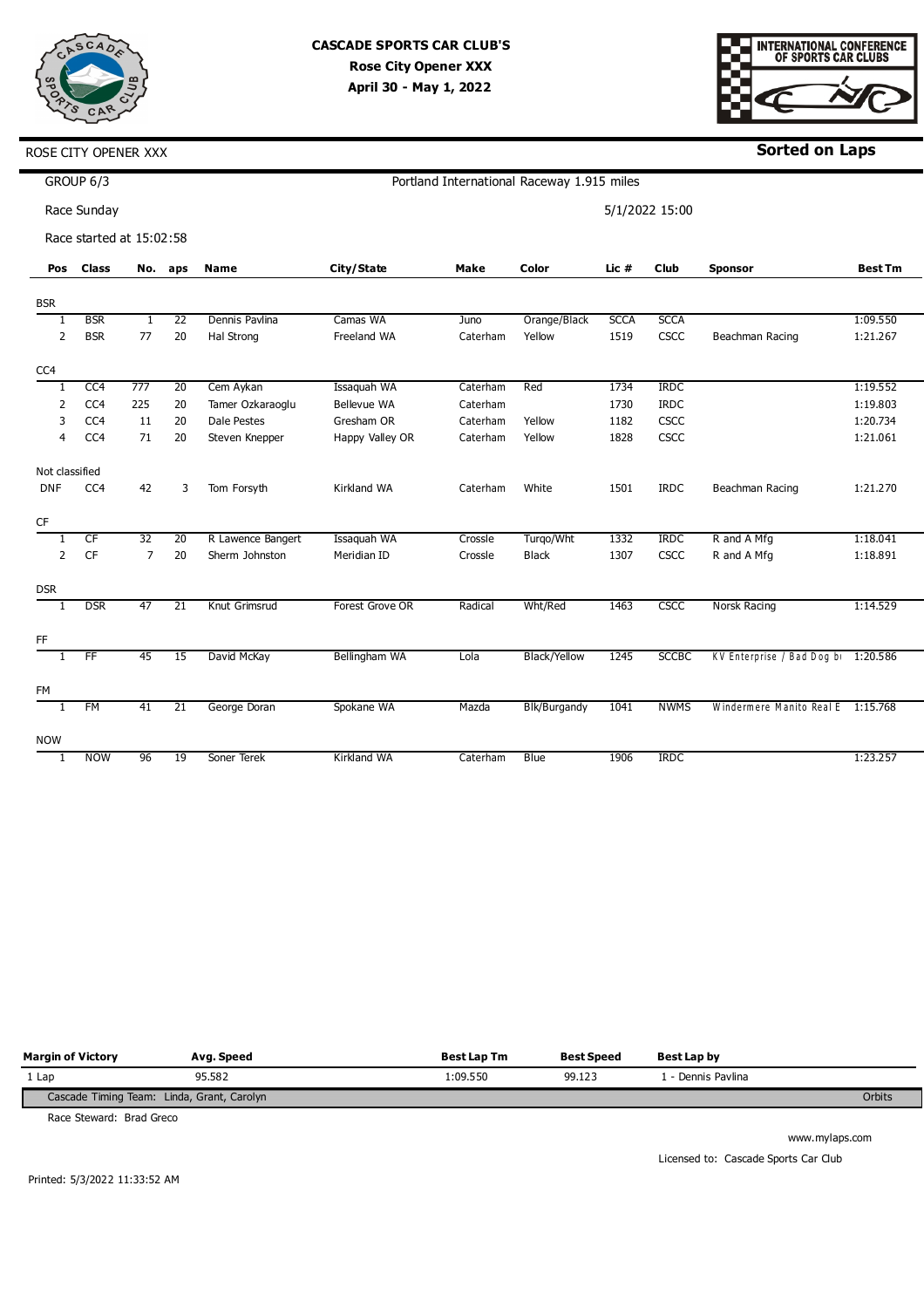



**Sorted on Laps**

|                | GROUP 9                 |     |     |                       |                  |            | Portland International Raceway 1.915 miles |                |             |                            |                |
|----------------|-------------------------|-----|-----|-----------------------|------------------|------------|--------------------------------------------|----------------|-------------|----------------------------|----------------|
|                | Race 3 Sunday           |     |     |                       |                  |            |                                            | 5/1/2022 09:00 |             |                            |                |
|                | Race started at 9:04:36 |     |     |                       |                  |            |                                            |                |             |                            |                |
| Pos            | <b>Class</b>            | No. | aps | <b>Name</b>           | City/State       | Make       | Color                                      | Lic #          | <b>Club</b> | <b>Sponsor</b>             | <b>Best Tm</b> |
| <b>NCW</b>     |                         |     |     |                       |                  |            |                                            |                |             |                            |                |
|                | <b>NCW</b>              | 219 | 13  | Jesse Webb            |                  | Mazda      | Silver/Black                               | 1914(N)        | <b>CSCC</b> |                            | 1:23.312       |
| 2              | <b>NCW</b>              | 58  | 12  | Mat Hennessy          |                  | <b>BMW</b> | <b>Black</b>                               | <b>SCCA</b>    | <b>CSCC</b> |                            | 1:31.561       |
| 3              | <b>NCW</b>              | 105 | 12  | Norman Salmon         |                  | <b>BMW</b> | Multi                                      | I don't h      | <b>IRDC</b> | none                       | 1:31.009       |
| 4              | <b>NCW</b>              | 01  | 12  | <b>Bill Berner</b>    |                  | Mazda      | Black/Green                                | SCCA(N         | <b>SCCA</b> |                            | 1:31.098       |
| P <sub>1</sub> |                         |     |     |                       |                  |            |                                            |                |             |                            |                |
|                | P1                      | 19  | 12  | <b>Brian Anderson</b> | Battle Ground WA | Mazda      | Silver/Black                               | 1443           | <b>CSCC</b> | Maximum Effort Racing      | 1:27.168       |
| 2              | P <sub>1</sub>          | 32  | 11  | Chris Heinrich        | Portland OR      | Mazda      | Red                                        | 1032           | <b>CSCC</b> | Advantage Collision Center | 1:25.179       |
| P <sub>3</sub> |                         |     |     |                       |                  |            |                                            |                |             |                            |                |
|                | P <sub>3</sub>          | 8   | 13  | Terry Overdiek        | Surrey BC        | Mazda      | Black/Red                                  | 1208           | <b>CSCC</b> | Retro Racing Team          | 1:20.045       |
| 2              | P <sub>3</sub>          | 55  | 12  | <b>Bob Peters</b>     | Salem OR         | Chevrolet  | White & Blue                               | 1094           | <b>CSCC</b> | Sputnik (Deceased)         | 1:25.269       |
| P <sub>4</sub> |                         |     |     |                       |                  |            |                                            |                |             |                            |                |
|                | P <sub>4</sub>          | 79  | 13  | Don Thieman           | Washougal WA     | Ford       | Blue/Orange                                | 1379           | <b>CSCC</b> |                            | 1:19.978       |
| 2              | P <sub>4</sub>          | 133 | 13  | <b>Steven Powell</b>  | Beavercreek OR   | <b>FFR</b> | Yellow                                     | 1133           | CSCC        | Julie "The Good Wife" Pow  | 1:21.801       |

Announcements 0 FINAL

| <b>Margin of Victory</b>                   | Avg. Speed | <b>Best Lap Tm</b> | <b>Best Speed</b> | <b>Best Lap by</b> |        |
|--------------------------------------------|------------|--------------------|-------------------|--------------------|--------|
| 5.487                                      | 84.021     | :19.978            | 86.199            | 79 - Don Thieman   |        |
| Cascade Timing Team: Linda, Grant, Carolyn |            |                    |                   |                    | Orbits |

Race Steward: Brad Greco

www.mylaps.com Licensed to: Cascade Sports Car Club

Printed: 5/3/2022 10:38:28 AM